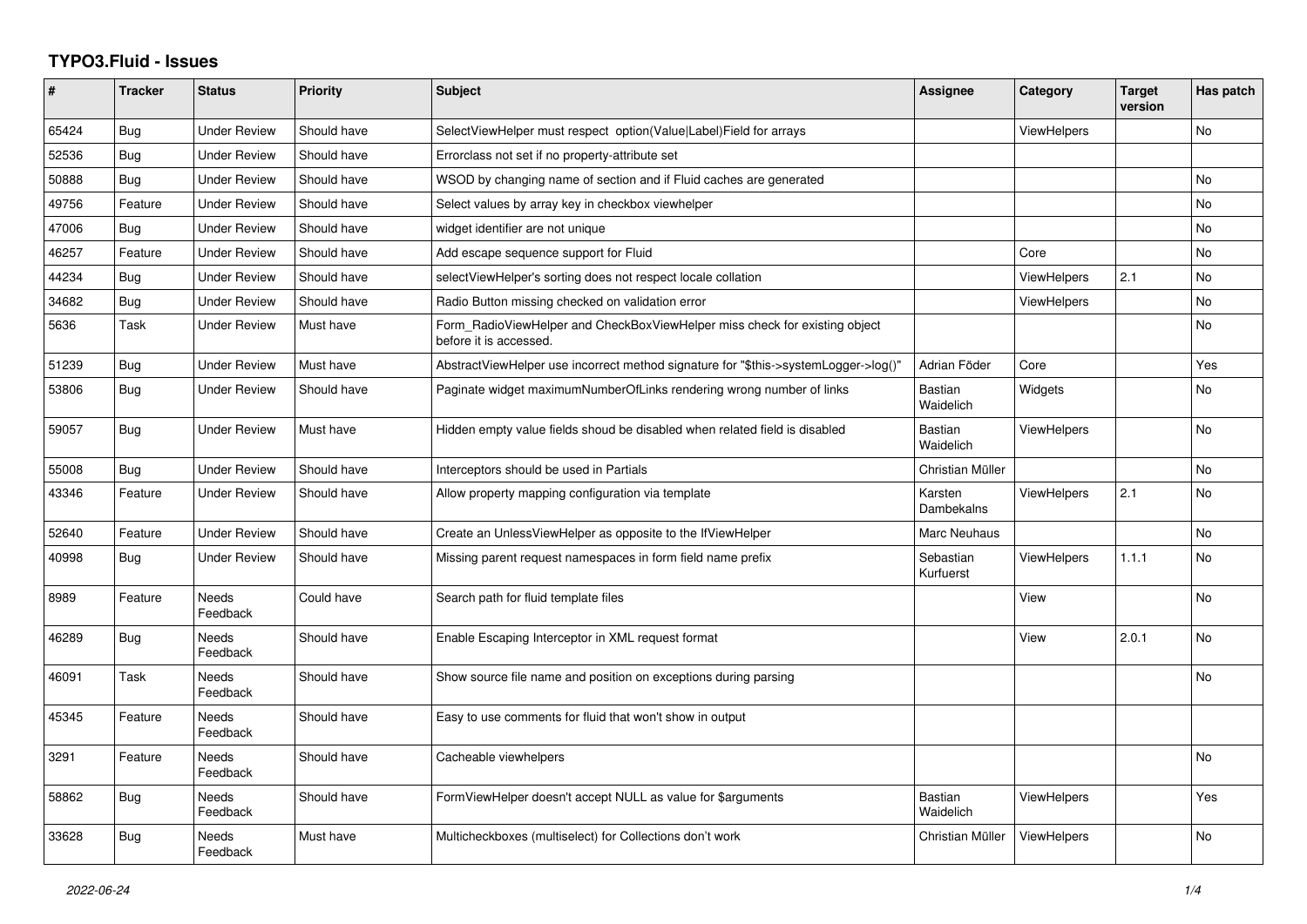| #     | <b>Tracker</b> | <b>Status</b>            | <b>Priority</b>      | <b>Subject</b>                                                           | <b>Assignee</b>             | Category    | <b>Target</b><br>version | Has patch |
|-------|----------------|--------------------------|----------------------|--------------------------------------------------------------------------|-----------------------------|-------------|--------------------------|-----------|
| 8491  | Task           | <b>Needs</b><br>Feedback | Should have          | link.action and uri.action differ in absolute argument                   | Karsten<br>Dambekalns       | ViewHelpers |                          | No        |
| 36662 | <b>Bug</b>     | Needs<br>Feedback        | Should have          | Checked state isn't always correct when property is collection           | Kevin Ulrich<br>Moschallski | ViewHelpers | 1.1.1                    | No        |
| 33394 | Feature        | Needs<br>Feedback        | Should have          | Logical expression parser for BooleanNode                                | <b>Tobias Liebig</b>        | Core        |                          | No        |
| 9005  | Feature        | Accepted                 | Could have           | Fluid Template Analyzer (FTA)                                            | Sebastian<br>Kurfuerst      |             |                          |           |
| 28551 | <b>Bug</b>     | Accepted                 | Should have          | (v4) backport VHTest                                                     | Sebastian<br>Kurfuerst      |             |                          | No        |
| 5933  | Feature        | Accepted                 | Should have          | Optional section rendering                                               | Sebastian<br>Kurfuerst      | ViewHelpers |                          | No        |
| 26664 | Task           | New                      | Won't have this time | Clean up Form ViewHelpers                                                |                             | ViewHelpers |                          | No        |
| 26658 | Task           | New                      | Won't have this time | Make Form ViewHelpers consistent                                         |                             | ViewHelpers |                          | No        |
| 62346 | Feature        | New                      | Could have           | f:comment should have high precende                                      |                             | Core        | 3.x                      | No        |
| 60181 | Feature        | New                      | Could have           | Caching mechanism for Fluid Views/Templates                              |                             | View        |                          | No        |
| 48355 | Feature        | New                      | Could have           | Assign output of viewhelper to template variable for further processing. |                             |             |                          |           |
| 36559 | Feature        | New                      | Could have           | New widget progress bar                                                  |                             |             |                          | Yes       |
| 34309 | Task           | New                      | Could have           | Unknown ViewHelpers cause exception - should be handled more graceful    |                             | ViewHelpers |                          | No        |
| 30555 | Feature        | New                      | Could have           | Make TagBuilder more extensible                                          |                             | Core        |                          | No        |
| 10472 | Feature        | New                      | Could have           | Fluid Standalone distribution                                            |                             | Core        |                          | No        |
| 7608  | Feature        | New                      | Could have           | Configurable shorthand/object accessor delimiters                        |                             | Core        |                          | Yes       |
| 1907  | Feature        | New                      | Could have           | Default values for view helpers based on context                         |                             | Core        |                          |           |
| 60271 | Feature        | New                      | Should have          | Paginate viewhelper, should also support arrays                          |                             |             |                          | No        |
| 60003 | Feature        | New                      | Should have          | Add required-Attribute to f:form.password                                |                             | ViewHelpers |                          | No        |
| 58983 | Bug            | New                      | Should have          | format.date does not respect linebreaks and throws exception             |                             |             |                          | No        |
| 58921 | Bug            | New                      | Should have          | f:form.* VHs crash if NOT inside f:form but followed by f:form           |                             |             |                          | No        |
| 56237 | Task           | New                      | Should have          | in-line (Condition) ViewHelpers should not evaluate on parsing           |                             |             |                          | No        |
| 54284 | Bug            | New                      | Should have          | Default Option for Switch/Case VH                                        |                             | ViewHelpers |                          | No        |
| 52591 | Bug            | New                      | Should have          | The Pagination Widget broken for joined objects                          |                             |             |                          | No        |
| 52419 | Bug            | New                      | Should have          | Wrong PHPDocs notation for default value inline f:translate viewhelper   |                             |             | 2.0                      | No        |
| 51277 | Feature        | New                      | Should have          | ViewHelper context should be aware of actual file occurrence             |                             |             |                          | No        |
| 49600 | <b>Bug</b>     | New                      | Should have          | f:form tag shown as a HTML on frontend                                   |                             | ViewHelpers |                          | No        |
| 47669 | Task           | New                      | Should have          | FormViewHelper does not define the default request method                |                             |             |                          | No        |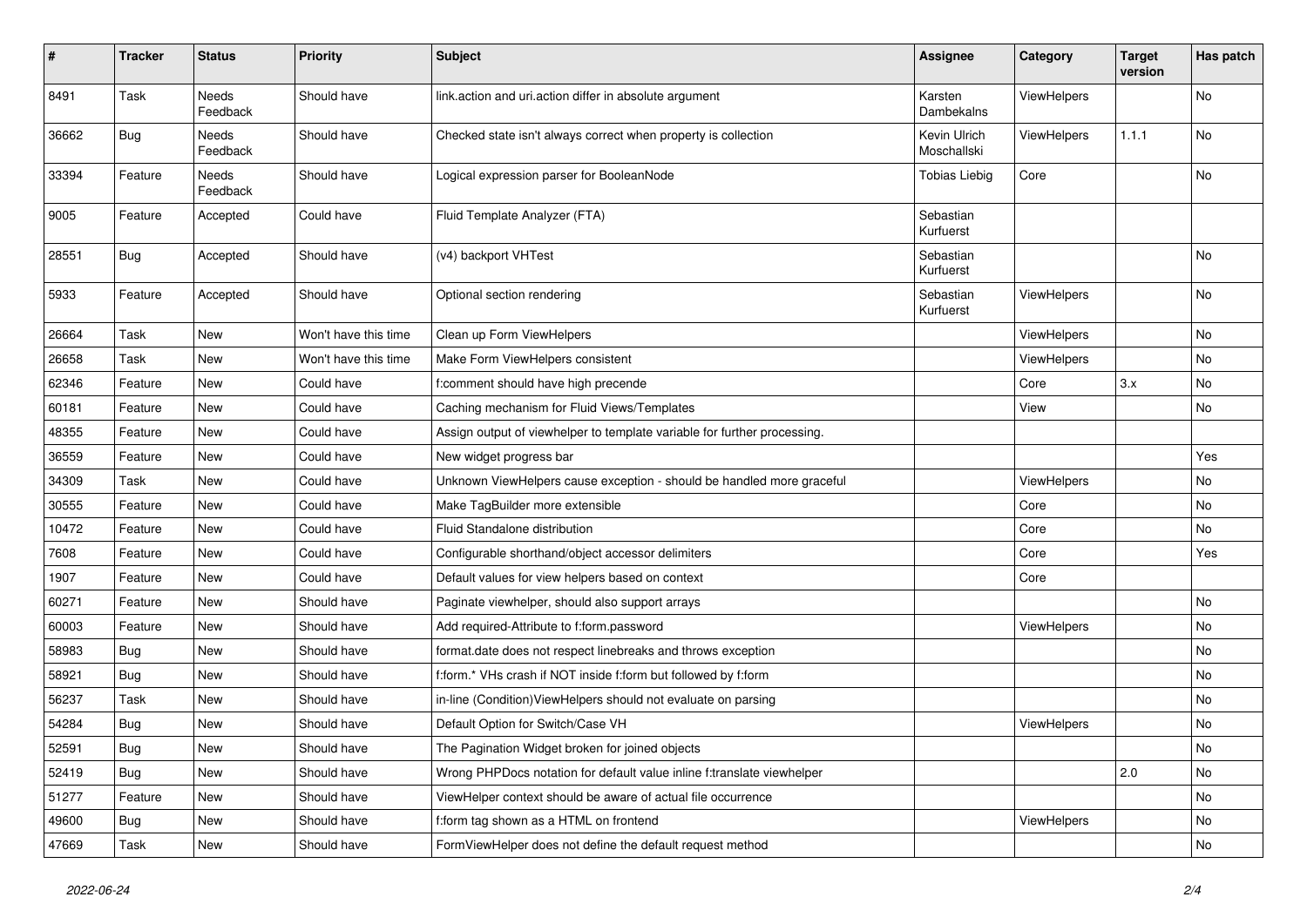| ∦     | <b>Tracker</b> | <b>Status</b> | <b>Priority</b> | <b>Subject</b>                                                                                              | Assignee | Category    | <b>Target</b><br>version | Has patch     |
|-------|----------------|---------------|-----------------|-------------------------------------------------------------------------------------------------------------|----------|-------------|--------------------------|---------------|
| 46545 | Feature        | New           | Should have     | Better support for arrays in options of SelectViewHelper                                                    |          |             |                          | No            |
| 45394 | Task           | New           | Should have     | Forwardport Unit test for standalone view                                                                   |          | View        |                          | No            |
| 45153 | Feature        | New           | Should have     | f:be.menus.actionMenuItem - Detection of the current select option is insufficient                          |          |             |                          | No            |
| 43072 | Task           | New           | Should have     | Remove TOKENS for adding templates fallback in Backporter                                                   |          | View        |                          | No            |
| 43071 | Task           | New           | Should have     | Remove TOKENS for adding fallback teplates in B                                                             |          |             |                          | No            |
| 42743 | Task           | New           | Should have     | Remove inline style for hidden form fields                                                                  |          |             |                          | No            |
| 42397 | Feature        | New           | Should have     | Missing viewhelper for general links                                                                        |          |             |                          | No            |
| 40081 | Feature        | New           | Should have     | Allow assigned variables as keys in arrays                                                                  |          |             |                          | No            |
| 39990 | Bug            | New           | Should have     | Same form twice in one template: hidden fields for empty values are only rendered<br>once                   |          | Core        |                          | No            |
| 39936 | Feature        | <b>New</b>    | Should have     | registerTagAttribute should handle default values                                                           |          | ViewHelpers |                          | No            |
| 38130 | Feature        | New           | Should have     | Checkboxes and multiple select fields should have an assignable default value                               |          |             |                          | No            |
| 37619 | <b>Bug</b>     | New           | Should have     | Fatal Error when using variable in name attribute of Section ViewHelper                                     |          | ViewHelpers |                          | No            |
| 36655 | Bug            | New           | Should have     | <b>Pagination Links</b>                                                                                     |          | Widgets     |                          | No            |
| 36410 | Feature        | New           | Should have     | Allow templates to send arguments back to layout                                                            |          | ViewHelpers |                          | No            |
| 33215 | Feature        | New           | Should have     | RFC: Dynamic values in ObjectAccess paths                                                                   |          |             |                          | No            |
| 32035 | Task           | New           | Should have     | Improve fluid error messages                                                                                |          | Core        |                          | Yes           |
| 31955 | Feature        | New           | Should have     | f:uri.widget                                                                                                |          | Widgets     |                          | No            |
| 30937 | Bug            | <b>New</b>    | Should have     | CropViewHelper stringToTruncate can't be supplied so it can't be easily extended                            |          | ViewHelpers |                          | Yes           |
| 28554 | Bug            | New           | Should have     | (v4) implement feature flag to disable caching                                                              |          |             |                          | No            |
| 28553 | <b>Bug</b>     | New           | Should have     | improve XHProf test setup                                                                                   |          |             |                          | No            |
| 28552 | Bug            | New           | Should have     | (v5) write ViewHelper test for compiled run; adjust functional test to do two passes<br>(uncached & cached) |          |             |                          | No            |
| 28550 | Bug            | New           | Should have     | (v4) make widgets cacheable, i.e. not implement childnodeaccess interface                                   |          |             |                          | No            |
| 28549 | <b>Bug</b>     | New           | Should have     | make widgets cacheable, i.e. not implement childnodeaccess interface                                        |          |             |                          | No            |
| 13045 | <b>Bug</b>     | New           | Should have     | Entity decode of strings are different between if-conditions and output of variable                         |          |             |                          |               |
| 10911 | Task           | New           | Should have     | Tx Fluid ViewHelpers Form AbstractFormViewHelper->renderHiddenIdentityField<br>should be more reliable      |          | ViewHelpers |                          | No            |
| 9950  | Task           | New           | Should have     | Binding to nested arrays impossible for form-elements                                                       |          | ViewHelpers |                          |               |
| 9514  | Feature        | New           | Should have     | Support explicit Array Arguments for ViewHelpers                                                            |          |             |                          |               |
| 8648  | <b>Bug</b>     | New           | Should have     | format.crop ViewHelper should support all features of the crop stdWrap function                             |          | ViewHelpers |                          | No            |
| 4704  | Feature        | New           | Should have     | Improve parsing exception messages                                                                          |          | Core        |                          |               |
| 3481  | Bug            | New           | Should have     | Use ViewHelperVariableContainer in PostParseFacet                                                           |          | Core        |                          | $\mathsf{No}$ |